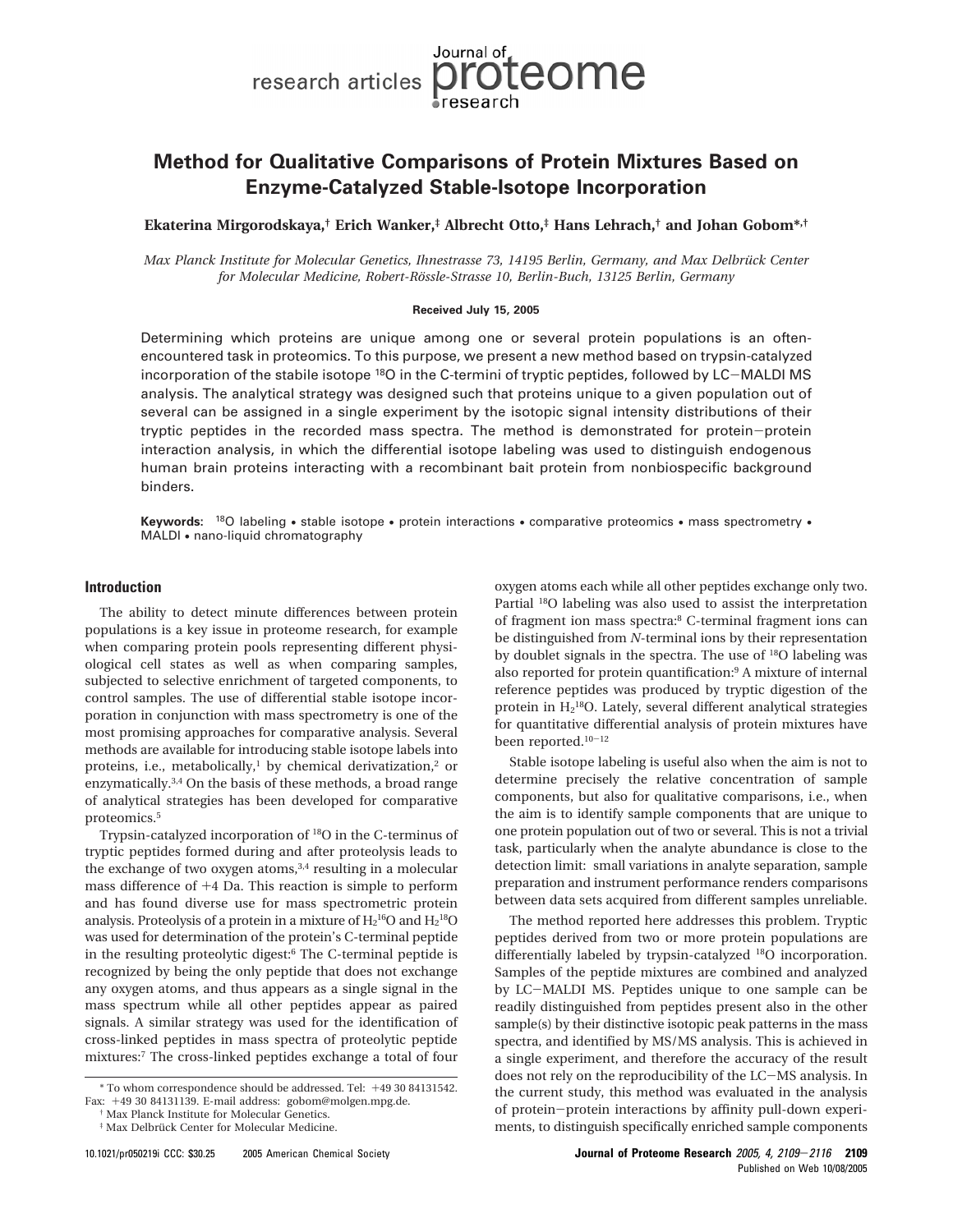## **research articles Mirgorodskaya et al.**

from experimental artifacts. Proteins, for which interaction partners were previously known, were expressed as GST fusion proteins in *E. coli* and used as baits in affinity pull-down experiments in protein extracts from human brain.

#### **Experimental Section**

**Chemicals.** The peptide calibration standards, angiotensin I and ACTH 18-39 were purchased from Bachem (Heidelberg, Germany). Acetonitrile (HPLC Gradient Grade) was purchased from Carl Roth GmbH (Karlsruhe, Germany). Trifloroacetic acid (TFA), tetrahydrofuran (THF), *n*-octylglucopyranoside (nOGP), R-cyano-4-hydroxycinnamic acid (CHCA), and water used for HPLC solvents and MALDI matrix solutions were purchased from Fluka Chemie (Buchs, Switzerland). Porcine trypsin was purchased from Promega (Mannheim, Germany), dithiotreitol (DTT), iodoacetamide (IAA), and bovine serum albumin (BSA), from Sigma (Sigma-Aldrich, St. Louis, MO), and citric acid from Aldrich (Sigma-Aldrich, St. Louis, MO).

**Affinity Pull-Down.** GST-fusion proteins and GST were expressed in *E. coli* SCS1 at 30 °C overnight as described.13 To prepare cell lysates, the cell pellets were resuspended in lysis buffer (1 mg/mL lysozyme, 0.5% NP 40, 1% Triton X-100, 1 mM PMSF, 25 U/mL benzonase and 150 mM NaCl in PBS) and incubated for 90 min on ice under shaking. The unsoluble cell debris was removed by centrifugation. Supernatants containing GST-fusion proteins or GST were collected for subsequent affinity pull-down (AP). Human brain extract was prepared by homogenizing 11.3 g human cortex in 17 mL AP-buffer (50 mM HEPES pH 7.4, 150 mM NaCl, 1.5 mM Mg Cl<sub>2</sub>, 1 mM EGTA, 20 mM NaF, 10% Glycerol, 1% NP-40) with protease inhibitors. Insoluble material was removed by centrifugation at 20 500 rpm for 30 min. The protein concentration in the extract was 5.3 mg/mL as determined by the Bradford assay. For affinity pulldown experiments 30 *µ*L glutathione sepharose (Amersham Biosciences) were pipetted into each well of a 96-well filter plate (Corning Lifesciences) and washed 5 times with 200 *µ*L icecold PBS. The lower side of the filter plate was sealed with adhesive foil (peQLab, nos. 82-026). Then, 50 *<sup>µ</sup>*L PBS and 100 *µ*L of *E. coli* cell lysate containing the GST-fusion proteins or GST (for Control 1) were added to each well. The upper side of the filter plate was sealed with adhesive foil and the samples incubated 30 min at 4 °C. The foil was removed, and the wells were washed 5 times with 200 *µ*L PBS and once with 200 *µ*L AP-buffer. After sealing of the lower side 50 *µ*L AP-buffer and 100 *µ*L brain extract or 150 *µ*L AP-buffer (for Control 2), respectively were added to the filter plates. The plates were sealed on top again and incubated overnight at 4 °C. Then the wells were washed 3 times with ice-cold PBS. For SDS-PAGE affinity pull-downs and control samples, proteins were eluted from the respective well positions by addition of  $2 \times 50 \mu L$  SDS sample buffer.

**Trypsinolysis on the Beads.** The protein samples were equilibrated with 50 *µ*L digestion buffer (10 mM tris-HCl buffer, pH 8.1). The buffer was removed by vacuum and the bottom of the filter plate was sealed with adhesive foil. Trypsinolysis on the beads was performed by addition of 50 *µ*L digestion buffer containing 0.5 *µ*g trypsin to the respective wells. A polyethylene foil was welded onto the filter plate and the samples were incubated overnight at 37 °C. Tryptic peptides were collected in a polypropylene microtiter plate by centrifugation at 2000 rpm for 5 min. Peptides from a second elution with 50  $\mu$ L 0.1% TFA were collected in the same microtiter plate. The samples were lyophilized by vacuum centrifugation, redis-



**Figure 1.** Analytical strategy: Three protein samples (in this case protein isolates obtained from one affinity pull-down and two control experiments) are compared with the objective to identify the proteins that are only present in one of the samples (the affinity pull down isolate). The affinity pull-down isolate is incubated with trypsin in  $H_2$ <sup>16</sup>O. The two controls are pooled, then split in two parts, which are incubated separately with trypsin, one part in  $H_2$ <sup>16</sup>O, and the other in  $H_2$ <sup>18</sup>O. The resulting peptide mixtures are mixed in the ratio 3:1:2 and analyzed by nano LC-MALDI MS. Tryptic peptides of proteins present only in the control samples or in the control samples and the affinity pull down isolate are detected as paired signals with ∆m/<sup>z</sup> 4 Da, while peptides detected only in the affinity pull-down isolate are detected as unpaired signals.

solved in 10  $\mu$ L 5 mM DTT and incubated for 30 min at 50 °C. After letting the samples cool, 10 *µ*L 10 mM iodoacetamide was added and the sample was incubated for 30 min at room temperature, after which additional 10 *µ*L 5 mM DTT were added.

**Post-Digest 18O Labeling.** The 18O exchange was performed in a separate step after tryptic digestion of the sample proteins. Although it is not always necessary to separate these tasks in two steps, it was required in this particular case because trypsin was also used as the eluting agent in the affinity pull-down experiment.

A 10-*µ*L portion of each tryptic digest was used for enzymatic 18O exchange. After addition of 1 *µ*L of 1 M ammonium bicarbonate and 2  $\mu$ L of trypsin solution (0.05  $\mu$ g dissolved in 0.1 M HCl), samples were lyophilized by vacuum centrifugation. The lyophilized samples were redissolved in 10 *µ*L of either  $\rm H_2^{18}O$  or  $\rm H_2^{16}O$ . The sample vials were then flushed with argon, closed and additionally sealed with Parafilm. For the oxygen exchange reaction, the samples were incubated at 37 °C for 48 h. The 18O- and 16O-labeled digests were mixed according to the scheme shown in Figure 1 and described in the Result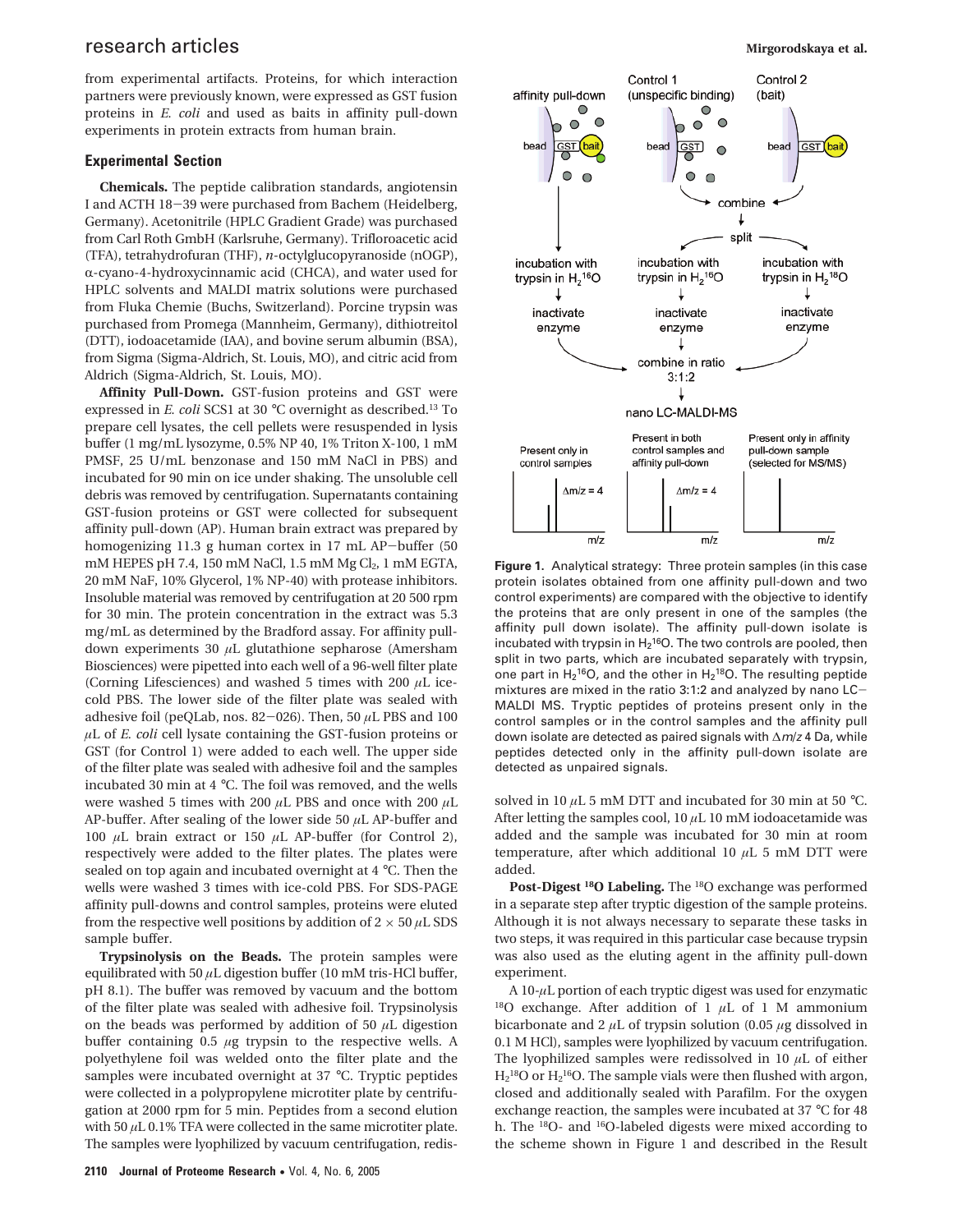## *Qualitative Comparisons of Protein Mixtures research articles*

section. To ensure that no oxygen back-exchange would occur after mixing the samples, trypsin was first deactivated by addition of 0.5  $\mu$ L acetic acid (final concentration 5% v/v) to each sample and boiling for 15 min.

**Nano-LC**-**MALDI MS.** Nano LC-MALDI MS was performed as described recently.14 In brief, peptide samples were analyzed on an 1100 Series Nanoflow LC system (Agilent Technologies, Waldbronn, Germany). The mobile phases used for the RP separation were Buffer A: 1% acetonitrile (v/v), 0.05% TFA  $(v/v)$  and Buffer B: 90% acetonitrile  $(v/v)$ , 0.04% TFA  $(v/v)$ . The LC effluent was deposited onto preformed microcrystalline layers of CHCA, prepared on prestructured MALDI sample supports (AnchorChip 600/384, Bruker Daltonics, Bremen). The CHCA layers were prepared by spreading 200 *µ*L of matrix solution (100 g/l CHCA in 90% tetrahydrofuran, 0.001% TFA (v/v), 50 mM citric acid), containing the two calibration standards angiotensin I (1 pmol/*µ*L) and ACTH 18-39 (2 pmol/ $\mu$ L) with a Teflon rod.<sup>15</sup>

Mass analysis of positively charged peptide ions was performed on an Ultraflex LIFT MALDI-TOF/TOF mass spectrometer (Bruker Daltonics, Bremen, Germany). Positively charged ions in the *<sup>m</sup>*/*<sup>z</sup>* range 500-4500 Da were analyzed automatically in the reflector mode. Sums of 30 single-shot spectra were acquired from 10 different sample spot positions (300 in total from each sample). Fixed laser attenuation was used, the optimal value of which was determined prior to analysis by evaluation of a few fractions. MALDI-TOF/TOF analysis was performed on the Ultraflex instrument operated in LIFT mode, by operator-controlled data acquisition. Automatic detection of the peptide monoisotopic signals was performed using the algorithm SNAP,<sup>16</sup> implemented in the FlexAnalysis software (Bruker Daltonics, Bremen, Germany).

**Data Processing.** The spectra were calibrated externally using a previously described procedure based on a polynomial function.17 Internal mass correction was performed using the signals of two peptides (Angiotensin I, MH<sup>+</sup>: 1,296.6853 (monoisotopic mass), and ACTH (18-39), MH<sup>+</sup> 2,465.1989) included in the MALDI matrix solution, as reference masses. Filtering of background signals and grouping of signals into a peptide profile was performed as previously described.14 Protein identification was performed using the Mascot software (Matrixscience, London, UK) using the SwissProt and NCBI protein sequence databases. The *m*/*z* values of all detected unpaired signals combined with all fragment ion peak lists were used as input data. The following settings were used for the searches: mass error tolerance for the precursor ion: 30 ppm; mass error tolerance for the fragment ions: 0.8 Da; fixed modification: carbamidomethylation; variable modification: methionine oxidation; number of missed cleavages: 1; type of instrument: MALDI-TOF-PSD.

#### **Results and Discussion**

**Analytical Strategy.** Our analytical strategy is outlined in Figure 1. An affinity pull-down experiment was performed in which a bait protein, bound to glutathione-sepharose beads, was incubated with a protein extract containing putative ligands. In parallel, two blank control experiments were performed. In one (Control 1), the linker protein, glutathione-S-transferase (GST) bound to the beads, was incubated with the protein extract. This experiment serves to isolate proteins from the extract that interact with GST and proteins that adhere nonbiospecifically to the surface of the beads. In the second (Control 2), beads loaded with bait protein were subjected to

the affinity pull-down procedure with the protein extract substituted by sample buffer. In this experiment, the bait protein itself is isolated, and any impurities that may remain from its preparation.

After tryptic hydrolysis of the affinity pull-down- and controlsamples, the hydrolysates from the two control experiments were combined. The mixture was then divided in two equal parts, which were separately incubated with trypsin in either  $H<sub>2</sub><sup>16</sup>O$  or  $H<sub>2</sub><sup>18</sup>O$  for post-digest <sup>18</sup>O exchange.

Following inactivation of trypsin by boiling in 5% acetic acid, the tryptic peptide mixture from the affinity pull-down experiment, the combined controls incubated in  $H_2^{16}O$ , and the combined controls incubated in  $H_2^{18}O$ , were mixed in the ratio 3:1:2. An aliquot of this peptide mixture was analyzed by nano LC-MALDI-TOF MS. In the mass spectra resulting from the analysis of all LC-fractions, peptides derived from proteins that are significantly more abundant in the affinity pull-down sample compared to the controls, i.e., specifically binding protein ligands, are represented by unpaired signals. All other peptides, i.e., those present only in the control(s) and those present both in the control(s) and in the affinity pull-down sample, are representded by paired signals  $(\Delta m/z = 4)$ . Only the unpaired signals are selected for MALDI MS/MS fragment ion analysis and the proteins from which they were derived identified by database searching.

Detecting paired signals is easier the closer the signal intensity ratios are to 1. For protein identification it is desirable to load as high amount as possible of the affinity pull-down sample. The chosen ratio of 3:1:2 (affinity pull-down: control  $16$ O: control  $18$ O) is a good compromise between these two criteria. The reason for dividing the control sample into two parts which are incubated with  $H_2^{16}O$  and  $H_2^{18}O$  separately and then mixing them, instead of incubating the control sample in a mixture of  $H_2^{16}O$  and  $H_2^{18}O$ , was to facilitate the recognition of the 16O/18O pairs in the spectra. Incubation in a mixture of  $\rm H_2^{16}O$  and  $\rm H_2^{18}O$  results for each peptide in three populations, incorporating zero, one, or two  $18$ O atoms. The isotopic signal distribution of such peptides is in many cases difficult to distinguish from unpaired signals, particularly for large peptides. By doing it in the described manner, we obtain essentially two populations, incorporating zero or two <sup>18</sup>O atoms, leading to distinct signal pairs separated by 4 Da, which are easily recognizable in the spectra.

**Analysis of Interactions between Recombinant Bait Proteins and Native Human Brain Proteins.** Two proteins were used as baits to evaluate the method: the carboxy-terminus of Hsp70-interacting protein (CHIP), and Microtubule-associated protein 1A/1B light chain 3A (MAP1A/1B LC3A). CHIP is a well-characterized co-chaperone that is known to interact with Hsp 70, Hsc 70 and Hsp 90, both in vitro and in vivo. $18,19$ MAP1A/1B LC3A is involved in the filamentous cross-bridging between microtubules and other skeletal elements and can associate with MAP1A and MAP1B proteins.20,21

The bait proteins were expressed recombinantly in *Escherischia coli*, as GST fusion proteins. For the affinity pull-down experiment, each bait protein bound to glutathione-sepharose beads was incubated with a protein extract of human brain. To distinguish true interactants from proteins binding to the glutathione-sepharose beads and the GST domain, or from impurties of the bait protein itself, two corresponding control samples were prepared.

For one set of samples, elution was performed by adding SDS sample buffer to the washed beads, resulting in the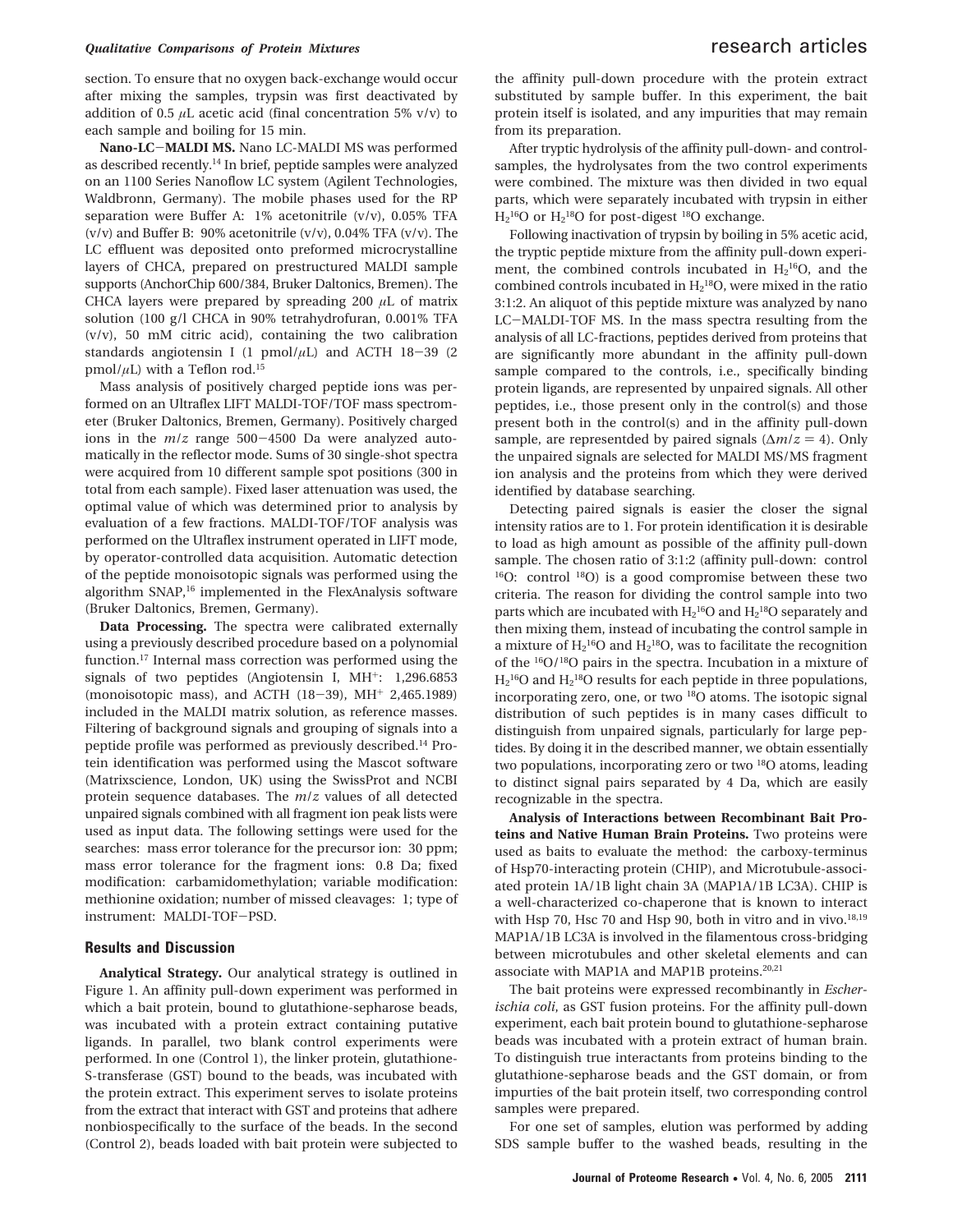

**Figure 2.** SDS-PAGE image of affinity pull-downs and controls. Lane 1 (Control 1): Beads with immobilized GST incubated with protein extract. Lane 2 (Control 2-CHIP): Beads with immobilized CHIP-GST incubated with buffer. Lane 3 (Pull-down CHIP): Beads with immobilized GST-CHIP incubated with protein extract. Lane 4 (Control  $2 - MAP$  1A/1B): Beads with immobilized MAP 1A/ 1B-GST incubated with buffer. Lane 5 (Pull-down  $-$  MAP 1A/ 1B): Beads with immobilized MAP 1A/1B-GST incubated with protein extract.

displacement of the GST fusion protein from the glutathione beads, along with its bound ligands. The eluates were analyzed by SDS-PAGE (Figure 2). The proteins isolated in the affinity pull-down experiments with CHIP and MAP1A/1B LC3A were separated in Lanes 3 and 5 on the gel, respectively. Lanes 2 and 4 correspond to the bait protein control experiments, respectively, in which each bait protein was incubated with buffer instead of protein extract. Lane 1 corresponds to the control experiment in which beads loaded with GST were incubated with protein extract. The predominating protein bands on all lanes of the gel were those corresponding to the bait proteins. In the lanes corresponding to the affinity pulldown experiments, it is possible to detect additional bands, indicating proteins that are ligands to the respective bait protein.

For the second set of samples, elution was performed by adding trypsin solution to the washed beads, resulting in the release of tryptic peptides from the proteins bound to the beads. The obtained tryptic peptide mixtures from the affinity pull-down experiment and the two corresponding control samples were subjected to differential <sup>18</sup>O-labeling, as described above, followed by nano LC-MALDI MS analysis.

The obtained peptide profile for the analysis of CHIP interacting proteins is shown in Figure 3a. In the plot, the fraction number and detected *m*/*z* value of each assigned signal is indicated by a black dot. By grouping the detected signals

according to their retention times and *m*/*z* values, a peptide profile was produced. For each peptide, the isotopic signal intensity distribution of each peptide was evaluated. Out of the 303 detected peptides, 103 were unpaired (indicated in blue in the figure). The remaining 200 peptides were paired (indicated in red in the figure). The two cases can be distinguished visually in the spectra as can be seen in the example given in Figure 3b, which shows the mass spectrum acquired from Fraction 88. In the mass spectrum, only the peptide signal of *m*/*z* 1253.62 is unpaired. The fragment ion spectrum acquired from this peptide, shown in Figure 3c, identified Heat shock cognate 71 kDa protein, which is a previously known interaction partner of CHIP.

The acquired fragment ion spectra were submitted to database searches as described in the Methods section. Searches were performed both with restriction to the cleavage specificity of trypsin (C-terminal to lysine and arginine, unless adjacent to proline), and without restriction of cleavage specificity. *E. coli* proteins in the Swiss-Prot database were also searched, in case of contaminating proteins from the bait protein expression system. The significant search results are summarized in Table 1. Several heat shock proteins received high scores. However, because of the high homology among many of these proteins the data is not in all cases sufficient to determine unambiguously which are present or not. The highest-ranking candidate, Heat shock cognate 71 kDa protein (P11142), has two matching MS/MS spectra that are unique to this candidate (precursor ion *m*/*z* 1199.67 and 1481.79), whereas the other five matching fragment ion spectra could also be assigned to some of the following four candidates, which are homologous heat shock proteins. These all share one matching fragment ion spectrum (precursor ion *m*/*z* 1183.63) that distinguishes them from the Heat shock cognate 71 kDa protein. Thus, while Heat shock cognate 71 kDa protein is identified with high certainty, the four Hsp 70 proteins are identified as potential interacting partners; however, based on the obtained data it is not possible to say whether only one Hsp 70 proteins or all four of them are involved in the interaction with CHIP.

Database searches performed without restricted enzyme cleavage specificity resulted, in addition to the previously identified heat shock proteins, in high probability scores for CHIP (the bait protein) and Myelin basic protein (Table 2). The latter was detected in affinity pull-down experiments with several different bait proteins, and appears to be an abundant background protein (data not shown). Because nontryptic peptides do not undergo trypsin-catalyzed 18O-exchange, these appear as unpaired signals in the mass spectra. No significant identification results were obtained from searching among *E. coli* proteins.

The identification results for the affinity pull-down experiment using MAP1A/1B LC3A as bait are shown in Table 3. A database search using the MS/MS spectra of all unpaired signals, and cleavage specificity set to trypsin, resulted in the identification of Microtubule-associated protein 1B (MAP 1B), a previously known interaction partner of MAP1A/1B LC3A. 20,21 Searching the same data without restricted cleavage specificity resulted in addition in identification of the bait protein and Myelin basic protein, as in the previous case (Table 4).

### **Discussion**

Determining which proteins are unique among one or several protein populations is an often-encountered task in proteomics, a prominent example being the discrimination of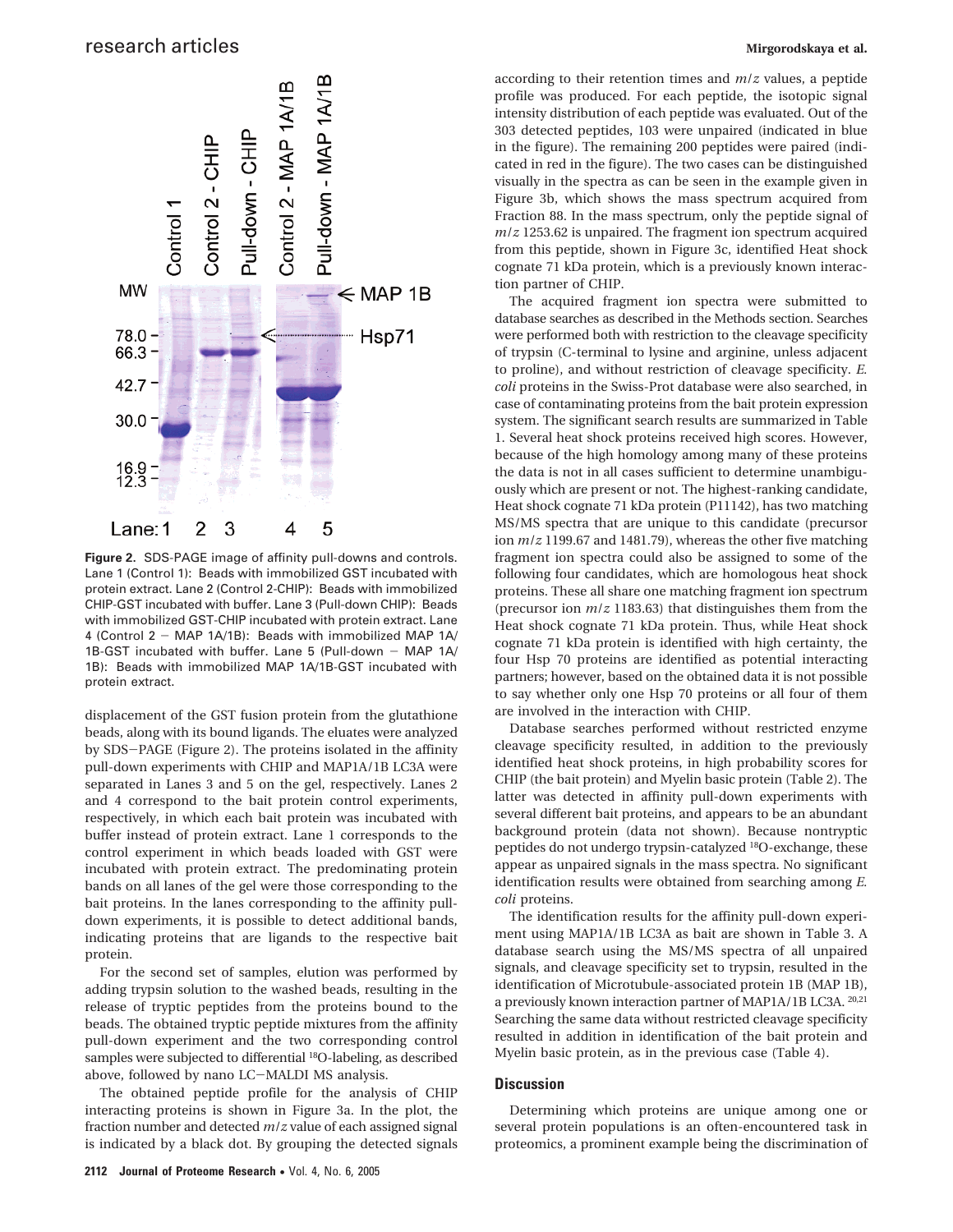

**Figure 3.** (a) Peptide profile obtained from the LC-MALDI MS analysis of the protein isolate obtained from the affinity pull-down experiment with CHIP as the bait protein. Blue dots: unpaired peptides, red dots: paired signals: black dots: all detected monoisotopic peaks. (b) Mass spectrum acquired from Fraction 89. The signal of  $m/z$  1253.62 is, apart from the internal calibrants, the only unpaired signal in the spectrum. (c) MS/MS spectrum of  $m/z$  1253.62. A database search identified the peptide FEELNADLFR of Heat Shock Cognate 71 kDa Protein.

experimental artifacts in affinity pull-down experiments as shown in this study. To date this task is usually addressed by

separating and visualizing the proteins in the different samples by SDS-PAGE, and based on the gel image, it is determined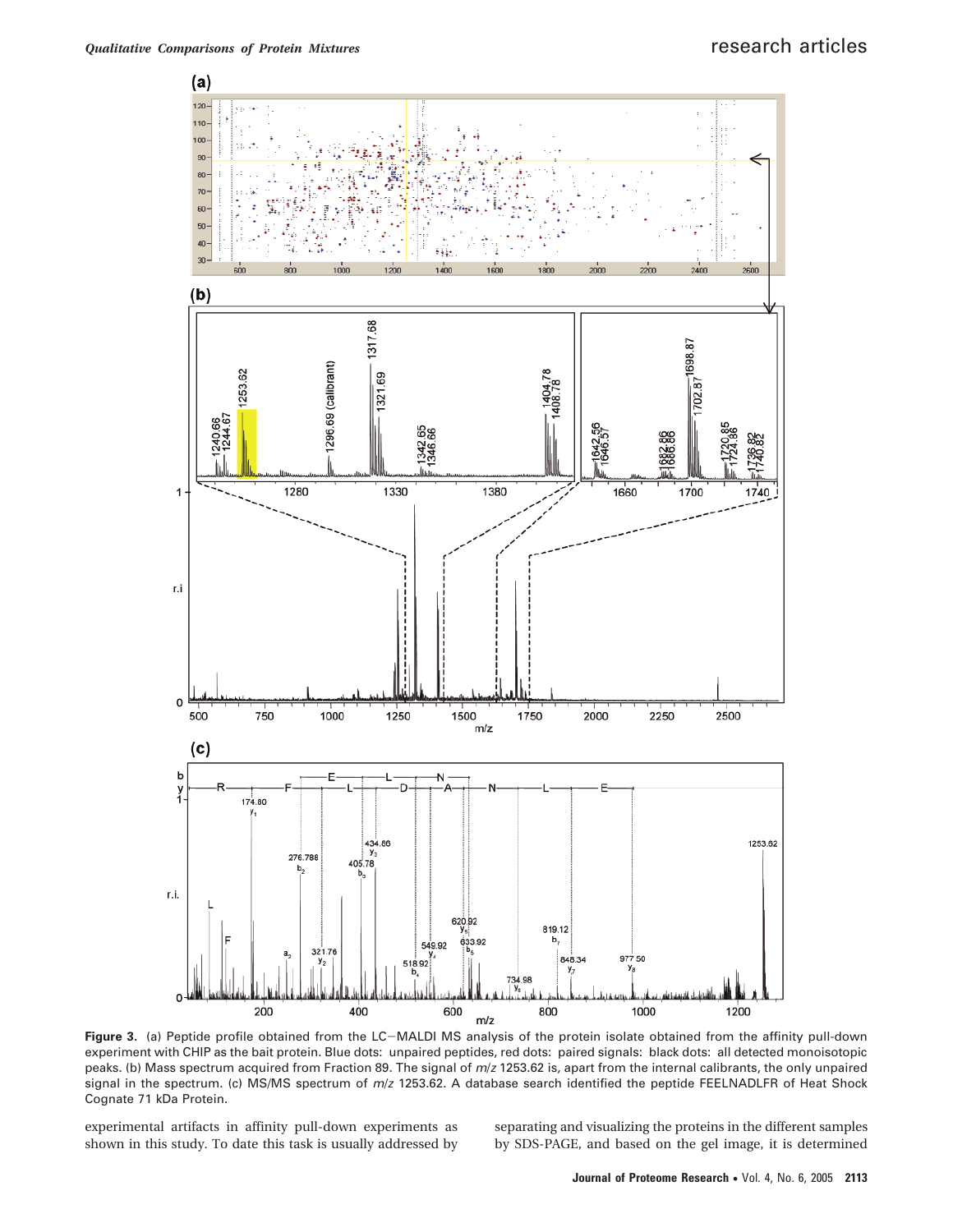# **research articles Mirgorodskaya et al.**

|  | Table 1. Protein Identification Results in Interaction Experiment with CHIP as the Bait Protein <sup>a</sup> |  |  |  |  |  |  |  |  |
|--|--------------------------------------------------------------------------------------------------------------|--|--|--|--|--|--|--|--|
|--|--------------------------------------------------------------------------------------------------------------|--|--|--|--|--|--|--|--|

| significant id results              | $MH+$   | $\Delta$ m/z | ion score | aa pos      | sequence              |
|-------------------------------------|---------|--------------|-----------|-------------|-----------------------|
| Heat shock cognate 71 kDa protein   | 1197.66 | $-0.01$      | 12        | $459 - 469$ | K FELTGIPPAPR G       |
| P11142                              | 1199.67 | $-0.01$      | 33        | $160 - 171$ | K DAGTIAGLNVLR I      |
| total score: $414(17)$              | 1228.63 | 0.01         | 39        | $26 - 36$   | K VEIIANDQGNR T       |
| database: Swiss-Prot                | 1253.62 | $\mathbf{0}$ | 55        | $302 - 311$ | <b>R FEELNADLFR G</b> |
|                                     | 1481.79 | $-0.02$      | 95        | $329 - 342$ | K SQIHDIVLVGGSTR I    |
|                                     | 1487.67 | $-0.03$      | 93        | $37 - 49$   | R TTPSYVAFTDTER L     |
|                                     | 1691.68 | $-0.05$      | 87        | $221 - 236$ | K STAGDTHLGGEDFDNR M  |
| Heat shock-related 70 kDa protein 2 | 1183.63 | $-0.01$      | 25        | $462 - 472$ | K FDLTGIPPAPR G       |
| P54652                              | 1228.63 | 0.01         | 39        | $27 - 37$   | K VEIIANDQGNR T       |
| total score: $299(17)$              | 1253.62 | $\Omega$     | 55        | $305 - 314$ | <b>R FEELNADLFR G</b> |
| database: Swiss-Prot                | 1487.67 | $-0.03$      | 93        | $38 - 50$   | R TTPSYVAFTDTER L     |
|                                     | 1691.68 | $-0.05$      | 87        | $224 - 239$ | K STAGDTHLGGEDFDNR M  |
| Heat shock 70 kDa protein 1-        | 1183.63 | $-0.01$      | 25        | $461 - 471$ | R FDLTGIPPAPR G       |
| P34931                              | 1197.69 | $\Omega$     | 14        | $162 - 173$ | K DAGVIAGLNVLR I      |
| total score: $170(17)$              | 1228.63 | 0.01         | 39        | $28 - 38$   | K VEIIANDQGNR T       |
| database: Swiss-Prot                | 1487.67 | $-0.03$      | 93        | $39 - 51$   | R TTPSYVAFTDTER L     |
| Heat shock 70 kDa protein 1         | 1183.63 | $-0.01$      | 15        | $459 - 469$ | R FELSGIPPAPR G       |
| P08107                              | 1197.69 | $\Omega$     | 14        | $160 - 171$ | K DAGVIAGLNVLR I      |
| total score: $160(17)$              | 1228.63 | 0.01         | 39        | $26 - 36$   | K VEIIANDQGNR T       |
| database: Swiss-Prot                | 1487.67 | $-0.03$      | 93        | $37 - 49$   | R TTPSYVAFTDTER L     |
| Heat shock 70 kDa protein 6         | 1183.63 | $-0.01$      | 15        | $461 - 471$ | R FELSGIPPAPR G       |
| P17066                              | 1228.63 | 0.01         | 39        | $28 - 38$   | R VEILANDQGNR T       |
| total score: $146(17)$              | 1487.67 | $-0.03$      | 93        | $39 - 51$   | R TTPSYVAFTDTER L     |
| database: SwissProt                 |         |              |           |             |                       |
| cleavage specificity: trypsin       |         |              |           |             |                       |

*<sup>a</sup>* The certainty of each matched peptide is characterized by an ion score (-10 \* log *<sup>P</sup>*, where *<sup>P</sup>* is the probability that the observed match is a random event), which for all peptides matching one protein are combined to a total score*.* The score that corresponds to a 95% confidence interval for identity or extensive homology is given within parentheses.

|  | Table 2. Additional Identifications in the Interaction Experiment with CHIP as the Bait Protein When Performing the Database |  |  |  |  |  |  |
|--|------------------------------------------------------------------------------------------------------------------------------|--|--|--|--|--|--|
|  | Search without Restriction to Tryptic Peptides <sup>a</sup>                                                                  |  |  |  |  |  |  |

| significant id results    | $MH+$   | $\Lambda$ m/z | ion score | aa pos      | sequence               |
|---------------------------|---------|---------------|-----------|-------------|------------------------|
| Myelin basic protein      | 988.47  | $-0.02$       | 38        | $217 - 224$ | D ENPVVHFF K           |
| P02686                    | 1332.62 | $-0.01$       | 78        | $214 - 225$ | R TODENPVVHFF          |
| total score: $115(46)$    |         |               |           |             |                        |
| database: SwissProt       |         |               |           |             |                        |
| Carboxy-terminus of       | 883.41  | $-0.01$       | 17        | $256 - 262$ | K DIEEHLO R            |
| Hsp70-interacting protein |         |               |           |             |                        |
| gi 4928064                | 992.47  | $-0.01$       | 42        | $155 - 162$ | R IHOESELH S           |
| total score: $560(46)$    | 1204.58 | $-0.01$       | 97        | $130 - 140$ | L NEGDDIPSALR I        |
| database: NCBI            | 1329.6  | $-0.01$       | 88        | $156 - 166$ | <b>I HOESELHSYLS R</b> |
|                           | 1355.64 | $-0.01$       | 72        | $155 - 165$ | R IHOESELHSYL S        |
|                           | 1442.66 | $-0.03$       | 95        | $155 - 166$ | R IHOESELHSYLS R       |
|                           |         |               |           |             |                        |

*a* The certainty of each matched peptide is characterized by an ion score  $(-10 * \log P)$ , where *P* is the probability that the observed match is a random event), which for all peptides matching one protein are combined to a total score*.* The score that corresponds to a 95% confidence interval for identity or extensive homology is given within parentheses.

| Table 3. Protein Identification Results in the Interaction Experiment Using MAP1A/MAP1B LC3 A (Q9H492) as the Bait Protein <sup>a</sup> |  |
|-----------------------------------------------------------------------------------------------------------------------------------------|--|
|-----------------------------------------------------------------------------------------------------------------------------------------|--|

| significant id results                        | $MH+$   | $\Lambda$ m/z | ion score | aa pos        | sequence                   |
|-----------------------------------------------|---------|---------------|-----------|---------------|----------------------------|
| Microtubule-associated<br>protein 1B (MAP 1B) |         |               |           |               |                            |
|                                               | 1028.60 | 0.00          | 65        | $2400 - 2409$ | R AVLDALLEGK A             |
| P46821                                        | 1055.62 | 0.00          | 29        | $55 - 64$     | R AIGNIELGIR S             |
| total score: $314(17)$                        | 1241.65 | $-0.01$       | 67        | $204 - 213$   | R HNLODFINIK L             |
| database: SwissProt                           | 1646.89 | $-0.01$       | 10        | $867 - 880$   | K LKETEPVEAYVIOK E         |
|                                               | 1698.88 | 0.00          | 72        | $853 - 866$   | K DIKPOLELIEDEEK E         |
|                                               | 2081.13 | $-0.03$       | 18        | $348 - 366$   | K NLISPDLGVVFLNVPENLK N    |
|                                               | 2372.22 | 0.00          | 53        | $104 - 125$   | R SDVLETVVLINPSDEAVSTEVR L |

*<sup>a</sup>* The certainty of each matched peptide is characterized by an ion score (-10 \* log *<sup>P</sup>*, where *<sup>P</sup>* is the probability that the observed match is a random event), which for all peptides matching one protein are combined to a total score*.* The score that corresponds to a 95% confidence interval for identity or extensive homology is given within parentheses.

which proteins are unique to a given sample. Gel bands of interest are then excised and the contained proteins identified by mass spectrometry. While this strategy has been successfully used in several studies, distinction of true protein ligands by gel image analysis is a limitation: low-abundant protein ligands and weakly interacting proteins are often not detected on the gel above the level of the background, and the low resolving power of SDS-PAGE in many cases makes matching of gel bands uncertain. Using the method described here, it is possible to omit the SDS-PAGE step and instead distinguish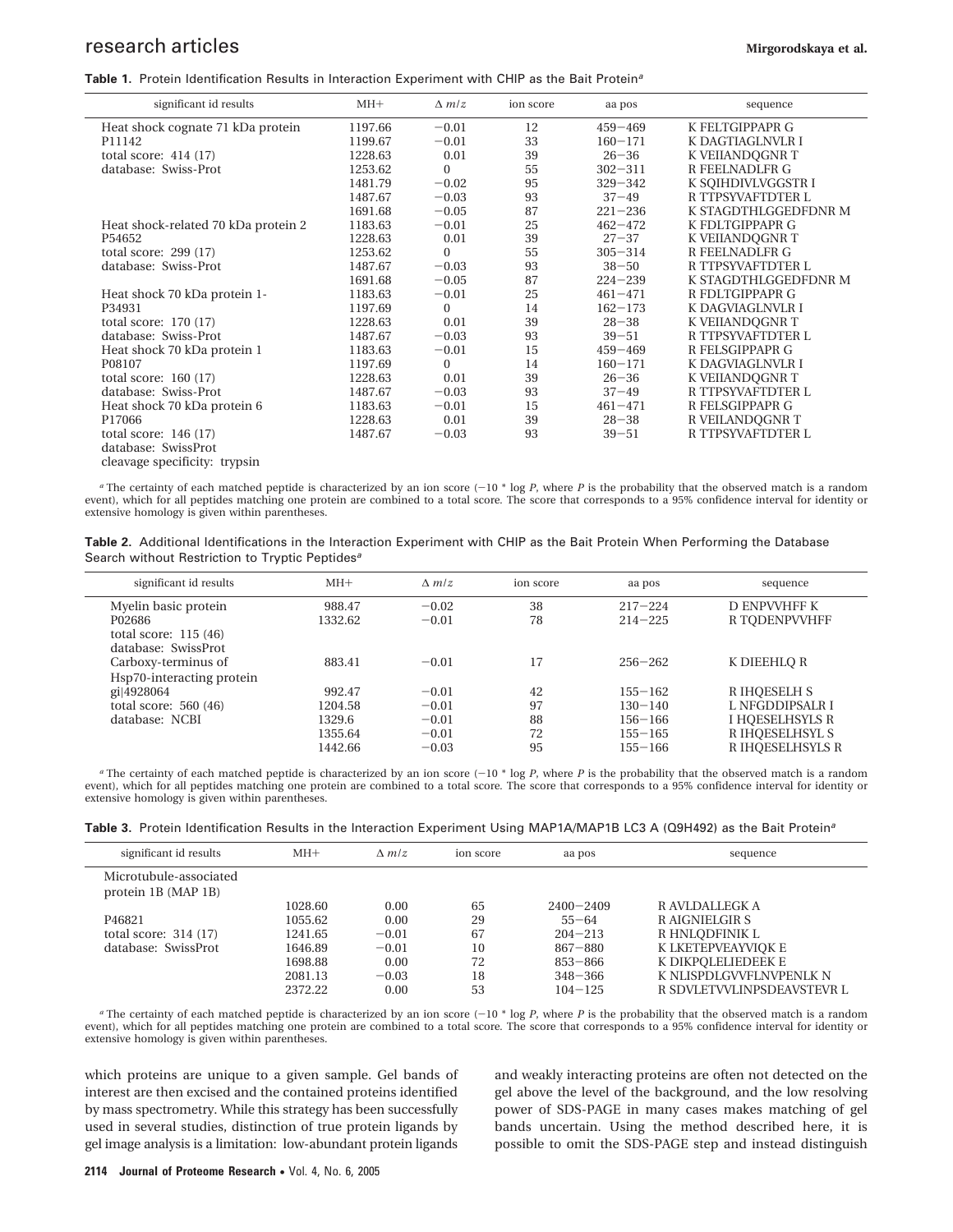**Table 4.** Additional Identifications in the Interaction Experiment with MAP1A/MAP1B LC3 A (Q9H492) as the Bait Protein When Performing the Database Search without Restriction to Tryptic Peptides<sup>a</sup>

| significant id results | $MH+$   | $\Lambda$ m/z | ion score | aa pos      | sequence                 |
|------------------------|---------|---------------|-----------|-------------|--------------------------|
| MAP1A/MAP1B LC3A       | 886.39  | $-0.01$       | 45        | $118 - 125$ | Y ASOETFGF               |
| O9H492                 | 940.48  | $-0.01$       | 34        | $56 - 63$   | K FLVPDHVN M             |
| total score: $712(40)$ | 1031.54 | $-0.01$       | 47        | $75 - 83$   | R LOLNPTOAF F            |
| database: SwissProt    | 1087.52 | $-0.00$       | 42        | $56 - 64$   | K FLVPDHVNM $S + Ox.(M)$ |
|                        | 1148.51 | $-0.01$       | 61        | $116 - 125$ | M VYASOETFGF             |
|                        | 1291.69 | $-0.02$       | 32        | $75 - 85$   | R LOLNPTOAFFL L          |
|                        | 1367.69 | $-0.01$       | 77        | $58 - 69$   | L VPDHVNMSELVK I         |
| Myelin basic protein   | 1185.55 | $-0.00$       | 32        | $214 - 224$ | R TODENPVVHF K           |
| P02686                 | 1332.62 | $-0.00$       | 62        | $214 - 225$ | R TODENPVVHFF N          |
| total score: $94(40)$  |         |               |           |             |                          |
| database: SwissProt    |         |               |           |             |                          |

*a* The certainty of each matched peptide is characterized by an ion score  $(-10 * \log P)$ , where *P* is the probability that the observed match is a random event), which for all peptides matching one protein are combined to a total score*.* The score that corresponds to a 95% confidence interval for identity or extensive homology is given within parentheses.

true protein ligands from background proteins, in a single experiment, by the isotopic signal intensity distributions of their tryptic peptides in the recorded mass spectra.

To generate two peptide pools of different isotopic distributions, trypsin-catalyzed incorporation of 18O in the C-terminus of tryptic peptides was used. This reaction results in incorporation of two oxygen atoms, resulting in a molecular mass difference of +4 Da. The enzymatically catalyzed isotope exchange reaction has a number of advantages over chemical derivatization. For chemical derivatization, the reagent/ substrate ratio and reaction time is often critical, and have to be carefully adjusted to achieve complete derivatization, without side reactions. For enzymatic reactions, the enzyme/ substrate ratio and reaction time are not so critical due to the absence of the side reactions.

In the literature, there is a large variation in the incubation time reported for the enzymatic <sup>18</sup>O-exchange, ranging from 2 to 36 h.12,10 Kinetic studies of enzyme-catalyzed exchange showed that the reaction rates varied significantly for different peptides, and that the time required for complete exchange ranged between 1.5 and 20 h.<sup>22</sup> Our experiments, using tryptic peptides from BSA as the substrates, showed that there was no disadvantage of long incubation times. To ensure complete exchange, 48 h incubation was used for all experiments.

The detection sensitivity of the used LC-MALDI MS system was evaluated previously.<sup>14</sup> For a tryptic digest of bovine serum albumin (BSA), the optimal loading amount was  $50 \text{ fmol} - 1$ pmol (with regard to the digested protein). Below 50 fmol, the number of detected peptides decreased steeply but with 1 fmol loaded, still signals of sufficient intensity for protein identification by MS/MS were detected. However, while signals of low intensity can still yield good MS/MS spectra, the distinction between singlets and doublets becomes unreliable when the signal-to-noise ratio is too low. In the current study, signals with  $s/n \leq 10$  were excluded from evaluation.

The strategy described here assumes that all peptides in the samples contain Lys or Arg in their C-termini. However, when performing the database searches without restriction to trypsin cleavage specificity, the bait proteins in the respective experiments were identified (Tables 2 and 4). As can be seen in the tables, most of the matching peptides were nontryptic peptides, which explains why they did not undergo <sup>18</sup>O-exchange, and thus appear as false positives in our MS data set. These peptides are most likely formed through nonspecific cleavage by trypsin, or possibly due to chymotrypsin contamination in the protease preparation. If the latter is the case, then the use of recombinant trypsin should alleviate this problem. It would be possible to distinguish these peptides from tryptic peptides by inverting the 18O labeling (i.e., incubating the affinity pull-down sample in  $\rm H_2^{18}O/H_2^{16}O$  and the control in  $\rm H_2^{16}O$ ) at the cost of splitting the sample and performing an additional LC-MALDI MS analysis per sample. However, the presence of these signals did not impair the results in this study since their MS/MS spectra do not lead to protein identification when performing the database search with trypsin as cleavage specificity.

Recently, mainly due to the development of MALDI TOF-TOF instruments, LC-MALDI MS has emerged as a complementary technique to LC-ESI MS for the analysis of complex peptide mixtures. For the method described here, LC-MALDI MS is of particular advantage. Because of the off-line nature of the LC-MALDI interface, the acquisition of MS data and their processing can be separated from the acquisition of MS/MS spectra. Thus, based on the analysis of the entire MS data set, unpaired signals can be assigned and selected for MS/MS analysis from the fractions in which they appear with the highest abundance. Because there is no time-restraint, this selection can be verified by an expert user. This workflow allows for a conservative use of sample, and results in MS/MS data sets with low redundancy.

**Acknowledgment.** The authors thank Beata Lukaszewska-McGreal and Dorothea Theiss for technical assistance, and Eckhard Nordhoff, Dieter Weichart, and Klaus-Dieter Kloeppel for scientific discussions. Collaboration with Stephanie Hahner at Bruker Daltonics is kindly acknowledged. This work was funded by the National Genome Research Network (NGFN) of the German Ministry for Education and Research (BMBF) and the Max Planck Society.

#### **References**

- (1) Oda, Y.; Huang, K.; Cross, F. R.; Cowburn, D.; Chait, B. T. *Proc. of the Nat'l. Acad. Sci. U.S.A.* **<sup>1999</sup>**, *<sup>96</sup>*, 6591-6596.
- (2) Gygi, P. P.; Rist, B.; Gerber, S. A.; Tureck, F.; Gelb, M. H.; Aebersold, R. *Nat. Biotech.* **<sup>1999</sup>**, *<sup>17</sup>*, 994-999.
- (3) Bender, M.; Kemp, K. *J. Am. Chem. Soc.* **<sup>1957</sup>**, *<sup>79</sup>*, 111-116.
- (4) Sharon, N.; Grisaro, V.; Neumann, H. *Arch. Biochem. Biophys.* **<sup>1962</sup>**, *<sup>97</sup>*, 219-221.
- (5) Regnier, F. E.; Riggs, L.; Zhang, R.; Xiong, L.; Liu, P.; Chakraborty, A.; Seeley, E.; Sioma, C.; Thompson, R. A. *J. Mass Spectrom*. **2002**, *<sup>37</sup>*, 133-145.
- (6) Rose, K.; Simona, M. G.; Offord, R. E.; Prior, C. P.; Otto, B.; Thatcher, D. R. *Biochem. J.* **<sup>1983</sup>**, *<sup>215</sup>*, 273-277.
- (7) Back, J. W.; Notenboom, V.; de Koning, L. J.; Muijsers, A. O.; Sixma, T. K.; de Koster, C. G.; de Jong, L. *Anal. Chem.* **2002**, *74*, <sup>4417</sup>-4422.